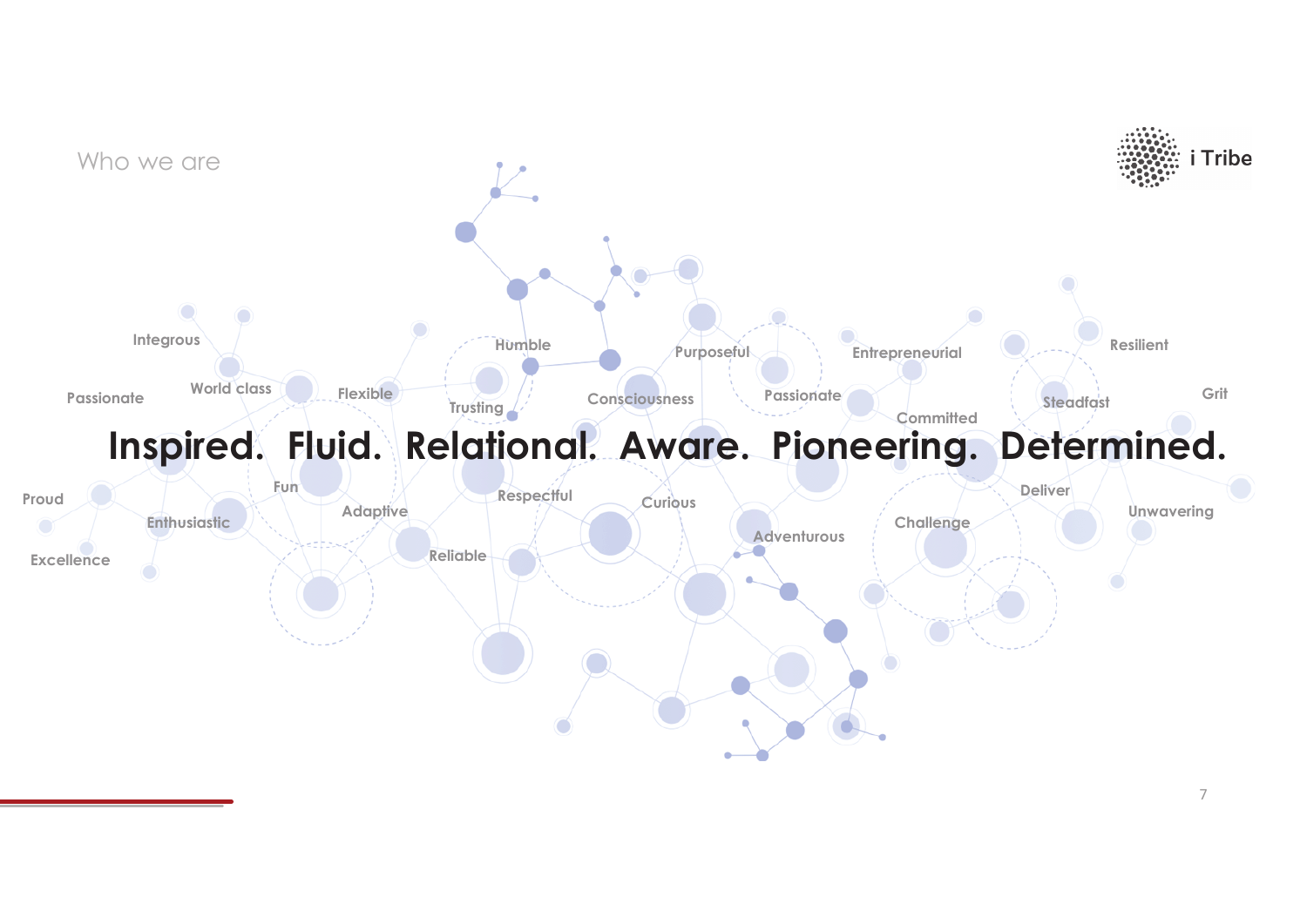

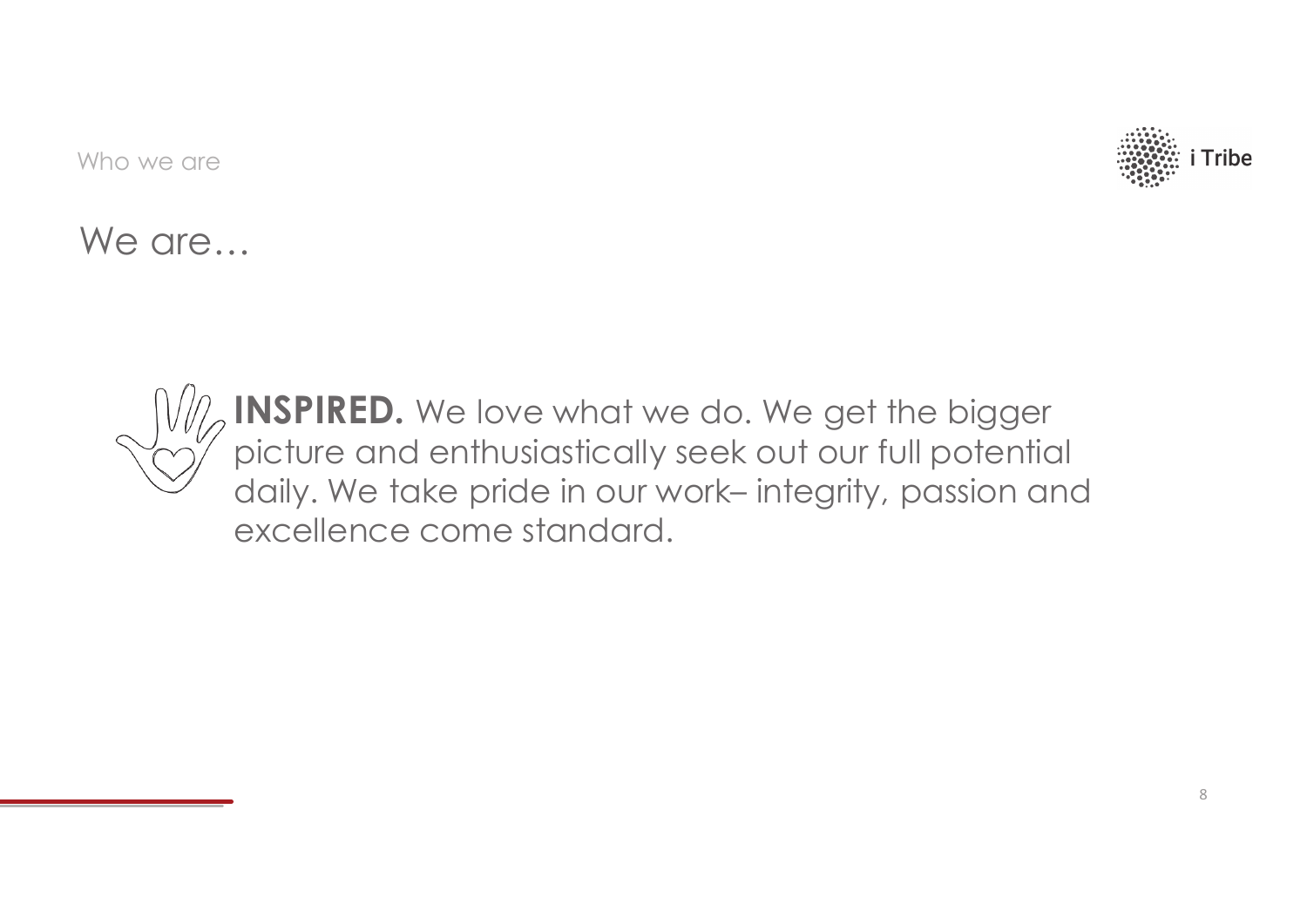

![](_page_2_Picture_3.jpeg)

**RELATIONAL.** We believe that companies don't have personalities – people do. Corridors are constructed of just bricks and mortar – it's the people who walk them that matter. We unlock potential by allowing the freedom to make mistakes and play to our people's strengths rather than fixate on their weaknesses because all things are possible with a respectful, humble, well-connected team in full flight.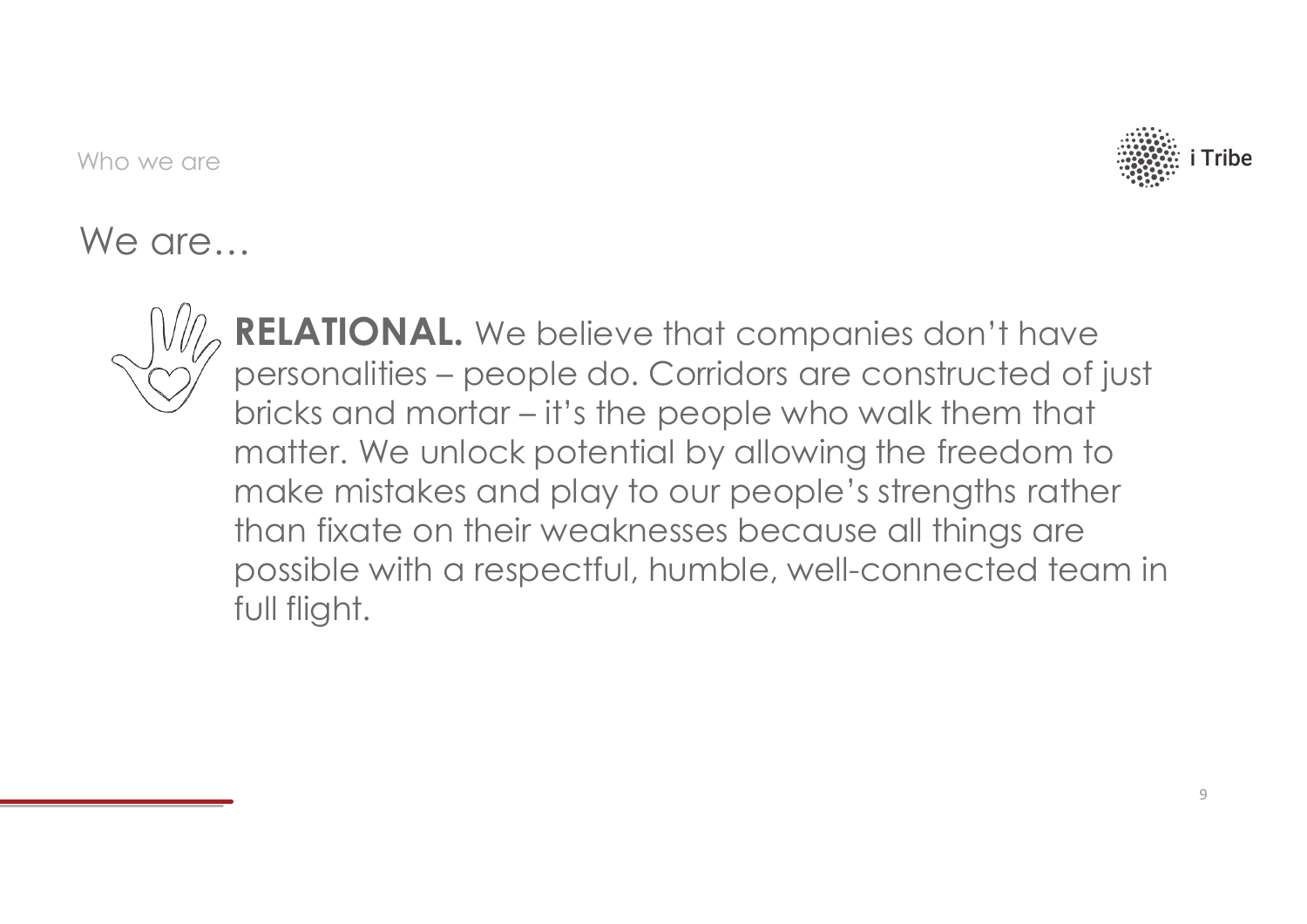![](_page_3_Picture_1.jpeg)

![](_page_3_Picture_3.jpeg)

**AWARE.** "Every morning we are born again. What we do today is what matters most." We know that true significance is achieved through leaving a lasting impact: on our clients, our people, our society, and our planet. We practice purposeful and expansive thinking, choosing a purposeful, conscious, examined life. We are committed to 1 percent of our sales to help grassroots organisations so that they can remain vigilant, and protect what's irreplaceable.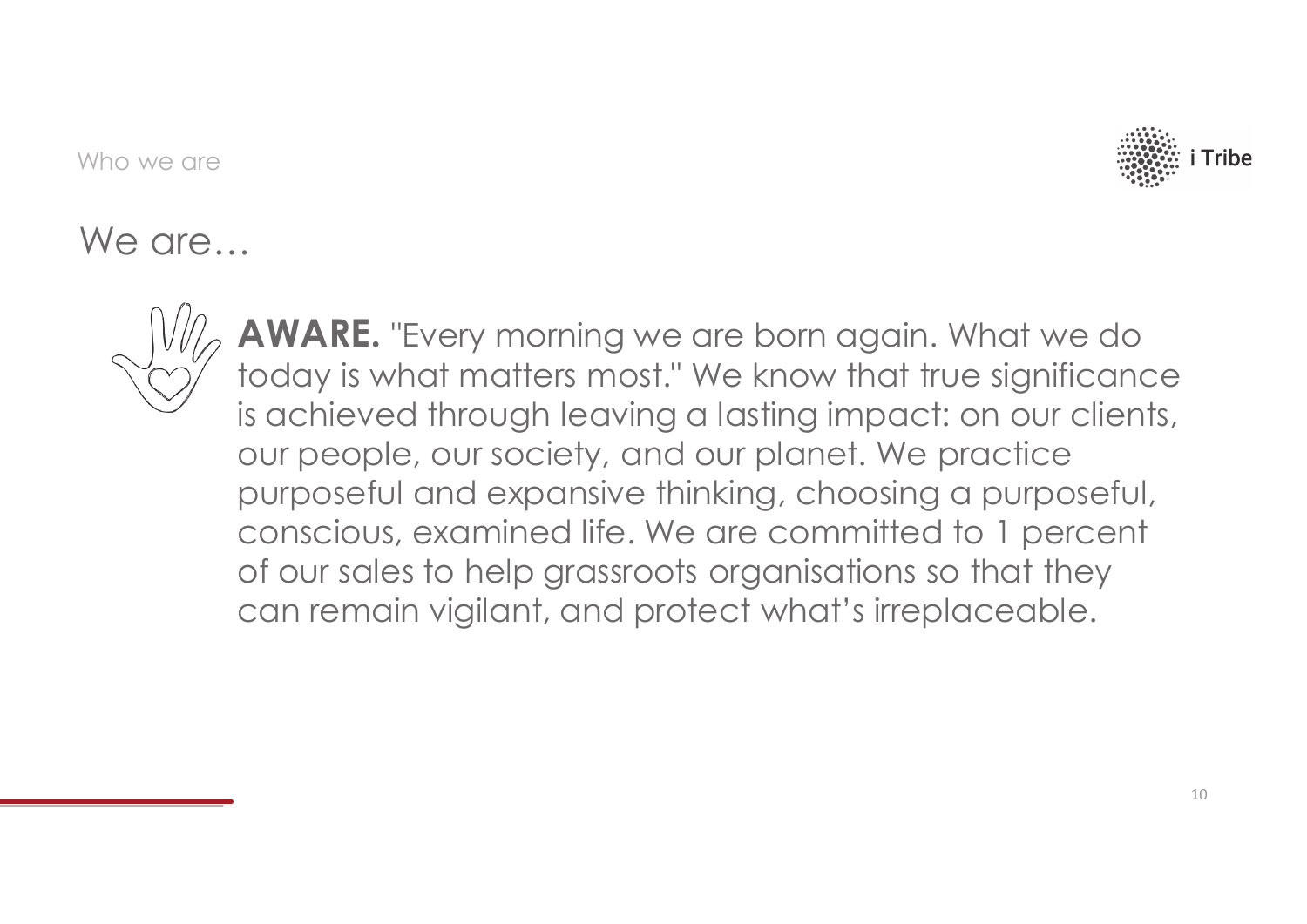![](_page_4_Picture_1.jpeg)

![](_page_4_Picture_3.jpeg)

FLUID. Our success—and much of the fun—lies in developing new ways to do things. In the business of birthing new ideas, we embrace a flexible, adaptive approach – the challenge of ordering chaos has a mysterious allure. It's what you'd expect from entrepreneurs.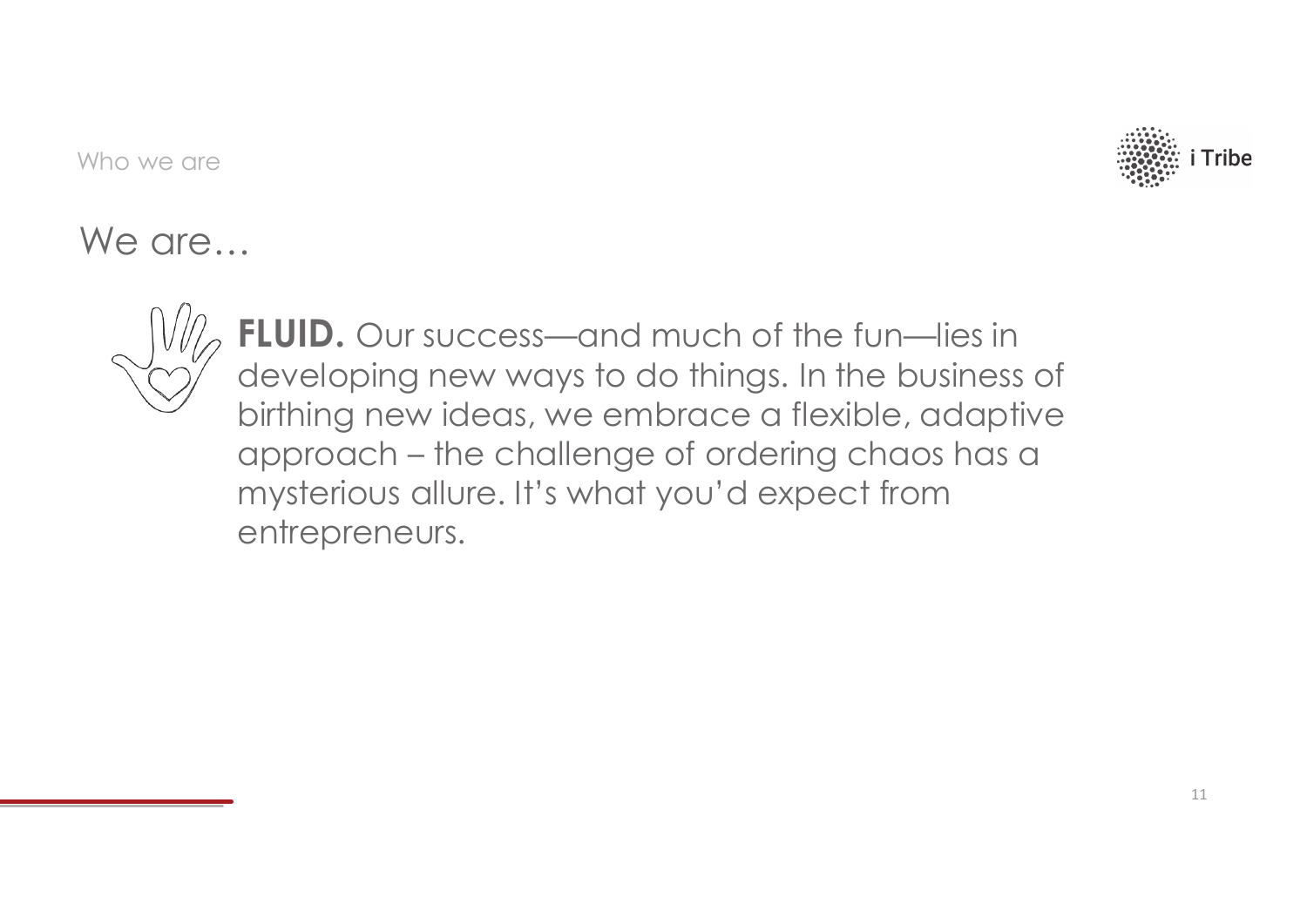![](_page_5_Picture_1.jpeg)

![](_page_5_Picture_3.jpeg)

PIONEERING. We are constantly curious and passionate about stretching imaginations, pushing boundaries, challenging norms and shattering paradigms. We embrace risk, knowing that almost all things in life worth attaining require a commitment to a destination and a first brave step of faith down an unfamiliar path, to achieve the greatest, most meaningful breakthroughs.